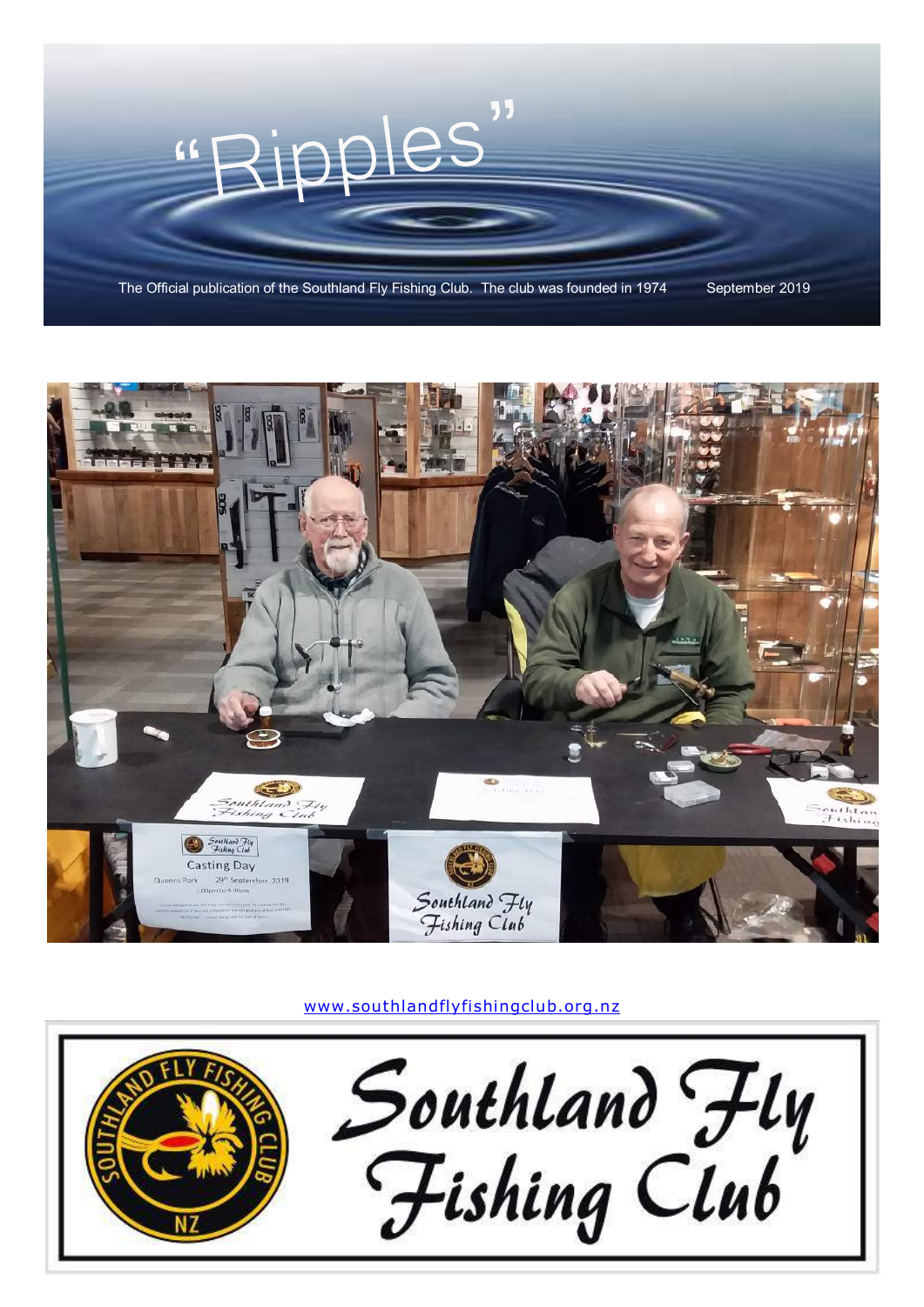## Editors Choice Tippets

From Fish & Game NZ

### **Feds 'acknowledge need to improve water quality yet fight against rules'**

### **12:56PM, 13 September 2019**

In the face of overwhelming public opinion that farmers need to clean up after themselves, Federated Farmers has mounted an offensive to try and stop some of its members having to do just that.

Federated Farmers are still in denial that they have directly contributed to the degradation of New Zealand's long heritage of freshwater recreation, continuing to look for anyone else to blame.

This is despite the fact that researchers at Massey University, whilst examining what types of E.coli existed in the water and sediment of three major Canterbury rivers the Rangitata, Selwyn and Ashley, found that the two most common E. coli strains, 0157 and 026, only come from ruminants, such as cows.

Federated Farmers has obviously forgotten the words of its Senior Policy Advisor Darryl Sycamore, who said under oath in the Environment Court earlier this year:

"I acknowledge that we need to improve water quality now. It is clearly degraded in some locations," Mr Sycamore said on June 10.

Federated Farmers need to listen to DairyNZ Chair Jim van der Poel and Beef + Lamb NZ Chair Andrew Morrison, who in Rural News today wrote, "throwing stones, slamming our fists and stamping our feet may gain some temporary satisfaction. But in our experience, it's ineffective in advocacy, risks destroying any chance of policy gains and alienates New Zealanders."

Mr van der Poel and Mr Morrison also noted that "we don't want to be on the wrong side of history" and "we're not just thinking about tomorrow, we're thinking 20 to 30 years ahead to the next generation of farmers."

"Federated Farmers should follow this sound advice from their fellow sector leaders," Fish & Game New Zealand Chief Executive Martin Taylor says.

"Many farmers don't want to be on the wrong side of history.

"That's why they are already following good practice and taking action to reduce their impact on freshwater. The new standards should have minimal implications for these farmers.

"However, farming's bad performers are having a disproportionate effect and are severely damaging our rivers, lakes and streams, taking away the ability of Kiwis to enjoy their waterways.

"The proposals in the Government's discussion document are intended to make sure everyone contributes. It's the view of Fish & Game New Zealand that best practice should become usual mandatory practice."

A recent Colmar Brunton poll conducted for Fish & Game New Zealand showed that pollution of our rivers and lakes remains a top concern for Kiwis, with two-thirds expecting the Government to put rules and regulations in place to protect water quality. Three quarters - 77 per cent - of those surveyed said they were extremely or very concerned about the pollution of lakes and rivers.

"With Federated Farmers talking out both sides of their mouth, maybe they should start listening to the public and acting to rectify the damage they have done to New Zealand," Mr Taylor concluded.

### Coming Events

We have our **Casting Day** at Queens Park on Sunday, September 29th starting at 1:00pm. This is organised as a chance to sort out your casting prior to the season or at least give you a chance to exercise your casting arm.

Our first fishing trip of the new season is the **Lodge Trip** on the first weekend of October. We normally go up to the Lodge on the Friday evening to be ready to head away first thing Saturday. Someone organises the food for all and transport is also pooled to make things easy. Recently we have gone to the Mossburn Hotel for Saturday dinner but Chris has suggested we may cook our own this trip. These Lodge trips are great as you get to fish with people you don't normally fish with and for beginners it is a chance to head out with experienced members and this is a great way to learn more about fly fishing. Where we go is worked according to river conditions, weather and ability of those that are on the trip. We won't expect you to walk long distances if that is beyond your abilities. If you are interested in coming away for the weekend or even just joining us for one day over the weekend contact Dave on 027 201 6722.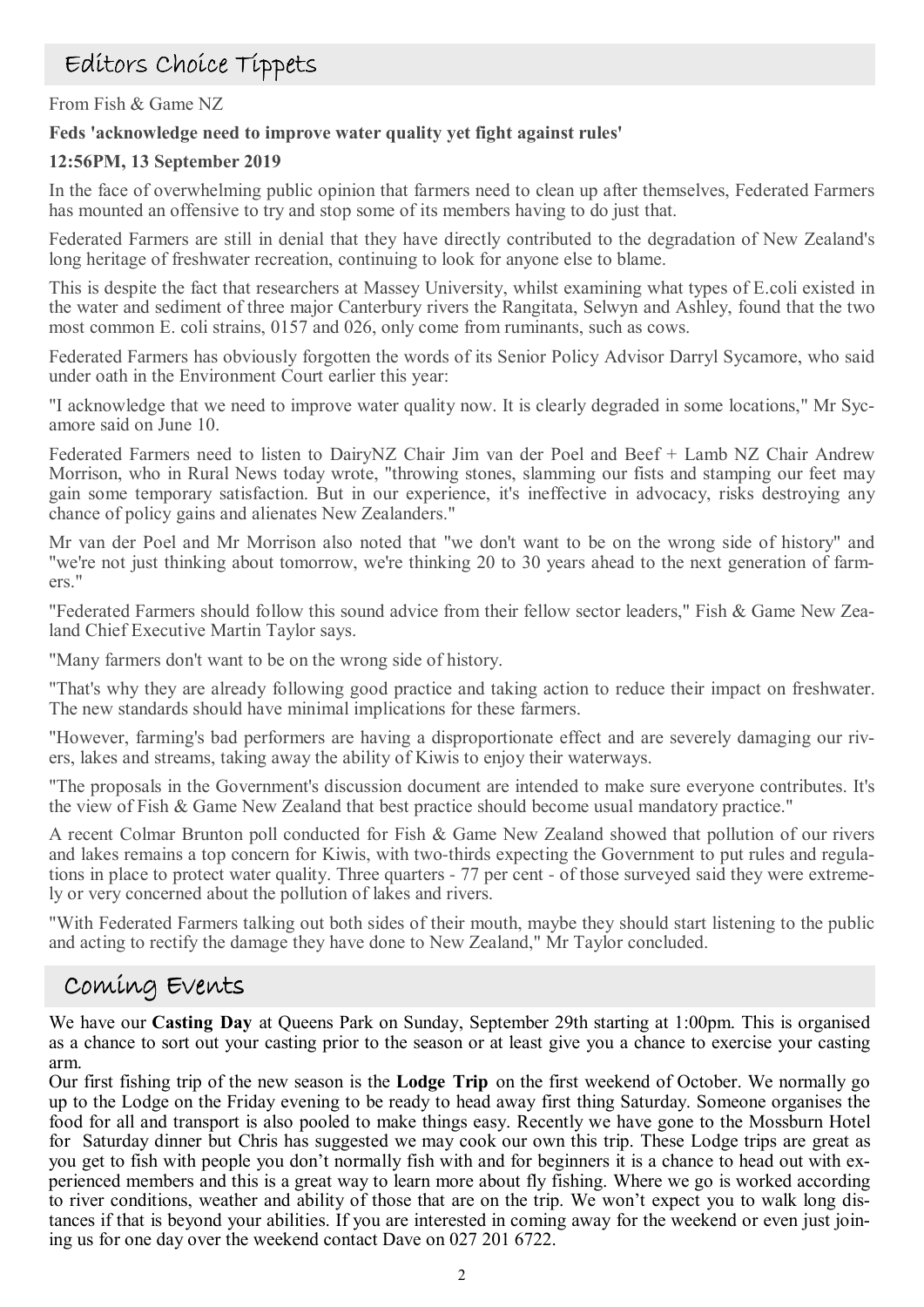## President's Report by Dave

September is a busy month for the Club with fly tying demonstrations at Hunting & Fishing, a Lodge Working Bee, a fishing trip to Te Waewae and finally our casting day on September 29<sup>th</sup> at Queens Park. So far, I have missed the first fly tying demo and the fishing trip to Te Waewae due to other activities and feeling a bit unwell (just a cold) but should make the rest.

Just a few days to the new season so hopefully you have sorted out all the flies you need, checked your gear, bought your licence and planned where you are going to go if you are going out opening day. The Club has its first Lodge trip for the season on the weekend of October  $5<sup>th</sup>$  &  $6<sup>th</sup>$ . We will go to the Lodge on Friday night and fish Saturday and Sunday. If you are keen to go give me a call (027 201 6722) so I can sort out the food, transport etc. Even if you can only make it for one of the days come along. It is good to get out with others, it's amazing what you can learn off other anglers. These trips are great opportunities for beginners to get out with experienced members and see how they fish.

There are a couple of things going on that I will comment on as they will be of interest to many of you. The first is a proposal to run commercial rafting trips on the Mataura, Waikaia and Oreti Rivers. I have known about this for some time as the proposal came to Fish & Game as an affected party. The operator proposes to run trips that make their way slowly down the rivers with stops to fish if they have anglers and to camp overnight. They are not allowed to fish from the rafts in the Mataura or Waikaia but it is permitted in the Oreti (not sure why this is but the rules regarding fishing from boats in Southland are pretty open). The furthest upstream trip proposed on the Mataura starts at Nokomai and this has been opposed by Fish & Game along with the proposed trips on the Waikaia due to likely conflicts with anglers. The operator has applied for resource consent for these expeditions but I understand these applications will not be notified so unfortunately the public will not get to have their say on this.

The other major item is the Government's proposals to improve water quality in our rivers and estuaries. These are very significant and will require some significant changes by the farmers with the worst polluting farm practices. There have been "consultation" meetings held, although they were very poorly publicised. In spite of this there was a huge turnout at the Invercargill meeting, mainly farmers. Unfortunately, the meeting was a farce and there was really no consultation. Two groups dominated the meeting, farmers and the group that is trying to improve the quality of the lower Waiau River. Both groups were really angry and spent a lot of time getting not much across that could be considered consultation. I had a couple of questions I wanted to ask but felt it would have been dangerous to ask anything that indicated I might consider the proposals to have any merit and that cleaning up the rivers was more important than some farmers bottom line. The farmers tried their usual tactics, divert and delay. One questioner had either not read the proposals or just wanted to divert attention with questions on why there was nothing about urban pollution when this is actually covered in the proposals. They all wanted more time to prepare submissions, anything to try and delay introduction of new rules. The Waiau group probably had cause to be concerned because the Government's proposals don't do anything to control the major hydro generators, leaving them alone in the interests of renewable electricity generation.

It is in our interests to make a submission on this and, if Fish & Game have your email address, you will have received an email from them detailing how to make a submission. In case you haven't here is their website for forwarding submissions http://saveourstreams.nz. They have been getting a strong response with over 450 submissions going through the website to MfE by Friday  $13<sup>th</sup>$  September. You have until October  $31<sup>st</sup>$  to get your submission in. The more submissions the better as it is important to show support for the initiatives to improve the state of our rivers. You can be sure the farming community will make sure they have plenty of submissions trying to dilute the proposals so they can continue farming the way they are doing it now.

What will happen in Southland will be interesting as, of the total of 14 rivers mentioned that require immediate reduction in nitrogen levels, five of these are in Southland, namely the Oreti, Aparima, Mataura, Waihopai Rivers and the Waimatuku Stream. There will need to be immediate action for farmers in these catchments under the proposals. This shows how poorly the Southland Regional Council has been managing land use and river condition. I guess this isn't surprising when 50% of the elected members of the Southland Regional Council are farmers and another is a retired farmer. Their Water & Land Plan is still before the Environment Court but I suspect it will now require significant changes to comply with the new National Standards. Unfortunately, enforcement of the new regulations will still come under the Regional Councils and we know how well that has been working locally.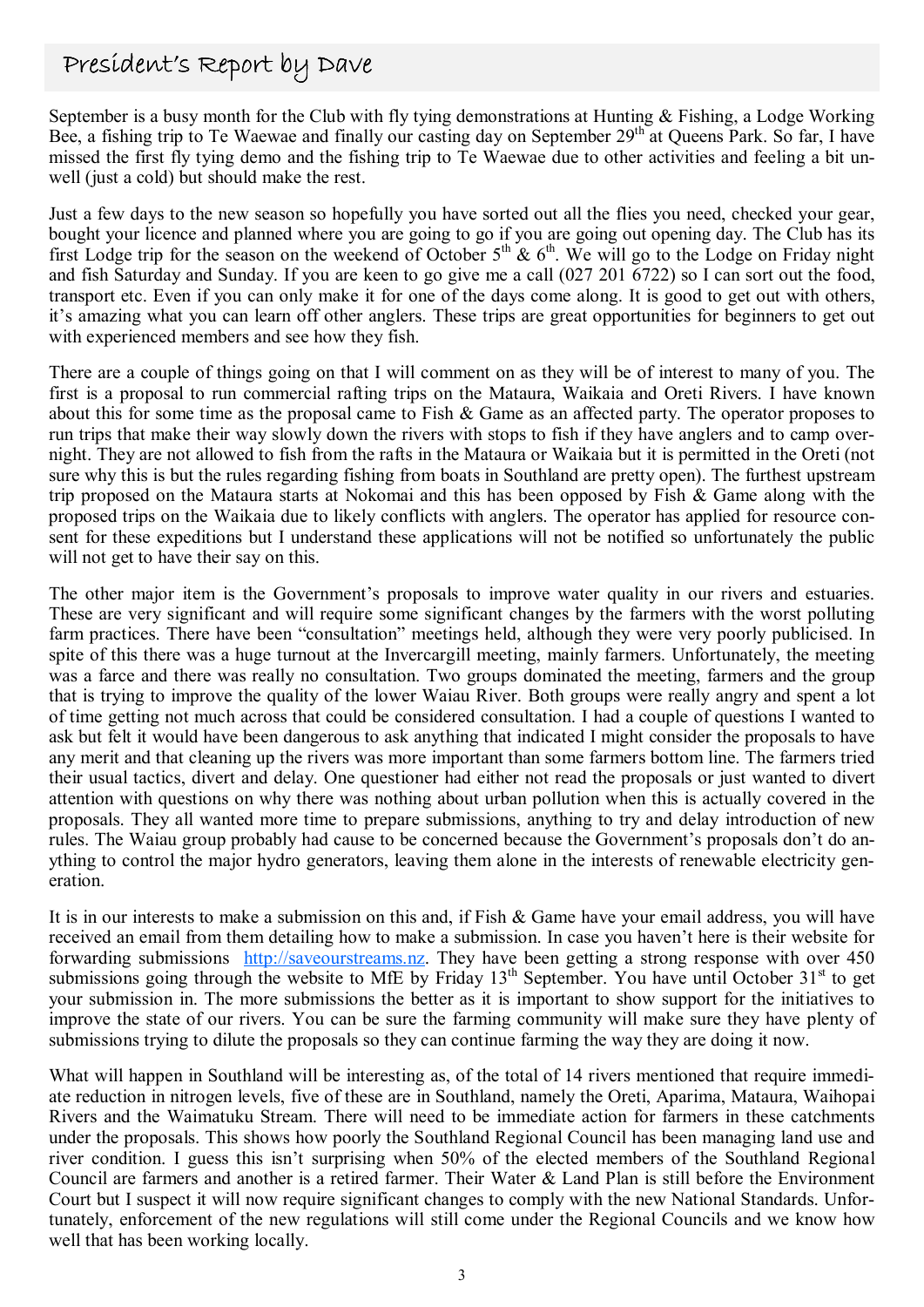## Lodge Working Bee by Dave.

We had a working bee at the Lodge on September 14<sup>th</sup> and this was well attended. We had David, Allan, Simon, Jake and myself there. The main project was to replace the lino in the kitchen. This occupied three of us for most of the day. Other tasks to be carried out included weed cutting and weed killing to try and control the grass, shampooing the carpet and painting the door. Unfortunately, we didn't get a chance to paint the door as there was too much other activity with the floor work and David couldn't get his carpet shampooer to work so those two jobs remain to be completed later. Allan had quite a bit of trouble with the weed-eater but did manage to get quite a bit done.

The good news is that the kitchen floor looks really good. We decided to lift the old lino as it was just sitting there and install laminate flooring. This went pretty well with Simon measuring and cutting, Jake handling the sections while I did the actual installation. Simon and Jake then installed new skirting while I battled with the edging in the doorways and cupboards. I was a bit worried that I had purchased more skirting than required but we needed some of the last length. It would have been a pain to have not got that completed so I was glad of the last length. We had one final issue when we couldn't get the range plug back in. It just would not slip into the contacts and finally I chamfered the corners of the pins a little and in it went.

Somehow, I finished up with all the rubbish (off cuts and old lino) in my trailer so it meant a trip to the tip the following day. There didn't look to be much and I loaded into the Jeep rather than take the trailer. According to the scales there was 70kg but that seems a bit high to me.

Thanks to Simon, Jake, David and Allan for their attendance and to Murray for offering to come as well. I didn't think we had enough work for another person so didn't take him up on his offer.



Simon laying the underlay for the flooring.

The finished floor looking really good. No more dirty boots inside please.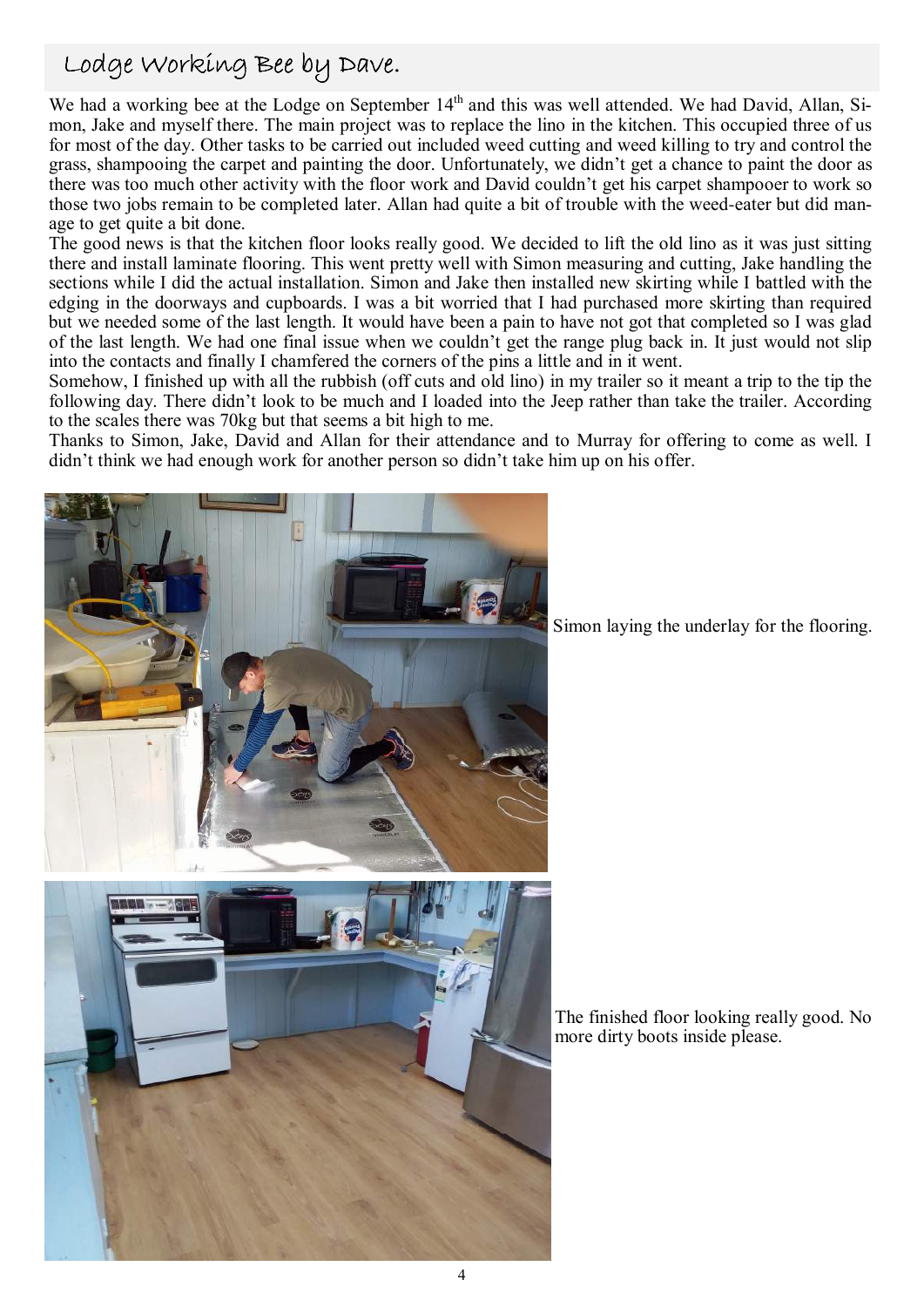## Annual Fish Competition by Dave

The Club Fishing Competitions this year take the same form as in the past. This is an honesty competition where you hand in your cards at the monthly meetings (or any other time you can find me). You were given 7 cards when you paid your subscription and that is one card for each month of the season. You can put more in but you will need to buy more cards from the Secretary to make it through the season. All cards go into a draw at the meeting for a H&F gift voucher.

There are 4 sections – heaviest brown, heaviest rainbow, total weight and condition factor. The first two are easy to figure out, total weight is the total for one fish per month (hence the seven cards) and the condition factor is based on the length and weight of the fish.

Calculation is:<br>Condition Factor =

Condition Factor =  $weight$  x  $100000$ length x length x length

Weight is in pounds and length is in inches

If you use metric instead of imperial measures it looks like this:

Condition Factor =  $weight$  x 3612.8 length x length x length

Weight is in grams and length is in cm.

A very good fish gives a condition factor of  $60 - 70$ . If this calculation gives numbers over this I get very suspicious of the data.

There is also a Junior Competition and this is based on taking part in Club activities. Points are awarded for attending meetings, coming out on Club trips, putting in fish cards each month, entering the photo competition and entering flies in the fly tying competition.

There will be a one night photo competition at the end of the season with 4 classes – scenic, trophy, action and general. So remember to take your camera and take plenty of photos.

## Fly Tying Competition by Dave

The August fly was the Spotlight fly. Members were given a selection of materials that came from Spotlight, along with a hook. They had to use all but one of the materials to create their fly (which is more of a work of art than a fly). We had eight flies entered which is really good as John only handed out 8 kits so they all came back. Some of the materials were a little challenging to incorporate in a fly but all manged. Joint winners were Dave and Simon. The fly for September is Simon's cicada (see August Ripples).

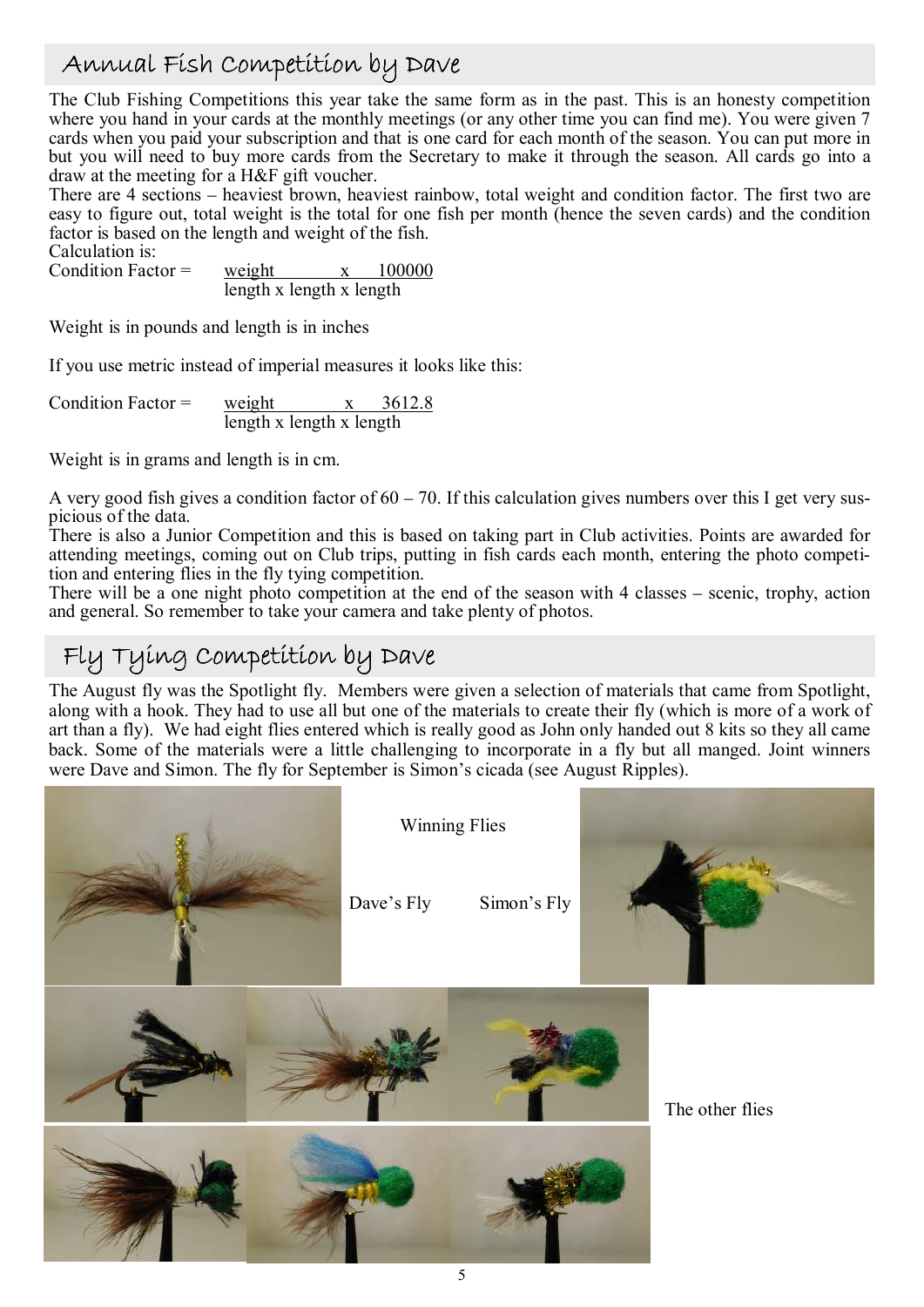## Fly Tying Demonstration - Hunting & Fishing September 7th

On 7 September John Day and Chris McDonald spent a couple of hours at Hunting and Fishing, Invercargill tying flies and promoting the club. It wasn't too busy but had some interest in the casting day and the course. One of last years course members took the details so he could pay his sub on-line.

### Cover Photo

John Day and Chris McDonald giving a fly tying demonstration at Hunting and Fishing on September 7th.

# Te Waewae Day Trip 8th September by Chris

A team of 6 headed out on the club trip to Te Wae Wae. Dayne and Murray headed out early so Dayne could launch his kayak before the tide dropped too far. When Chris, Julie, Daniel and Joel arrive Murray had headed into the distance and Dayne was preparing his kayak having already spooked the trout in the small inlets.

When we reassembled for lunch Chris and Julie had each landed a fish and most of the others had managed a hook up. Yes, a fish that is on the bank but flips back into the water when you put the rod down counts as landed. You just didn't get to weigh it. Most of the fish had been sighted close to the edges.

Murray and Dayne headed away after lunch as the tide was dropping fast. Joel and Chris headed east to towards the top of the lagoon. Joel landed two and Chris was lucky to catch a fish that swam within half a rod length of him and took the woolly bugger after it had turned around and headed away.

A couple of locals had arrived just after lunch to go spin fishing and one of them proceed to catch a nice fish at the boat ramp. He also proceeded to land more weed in half an hour than we did for the whole day.

Only five fish landed this trip but it is always a good place for a pre-season trip. The weather was cold and overcast for most of the day making spotting difficult but when the sun came out for a while conditions were great. Roll on 1 October.



Dayne taking his kayak on its maiden voyage